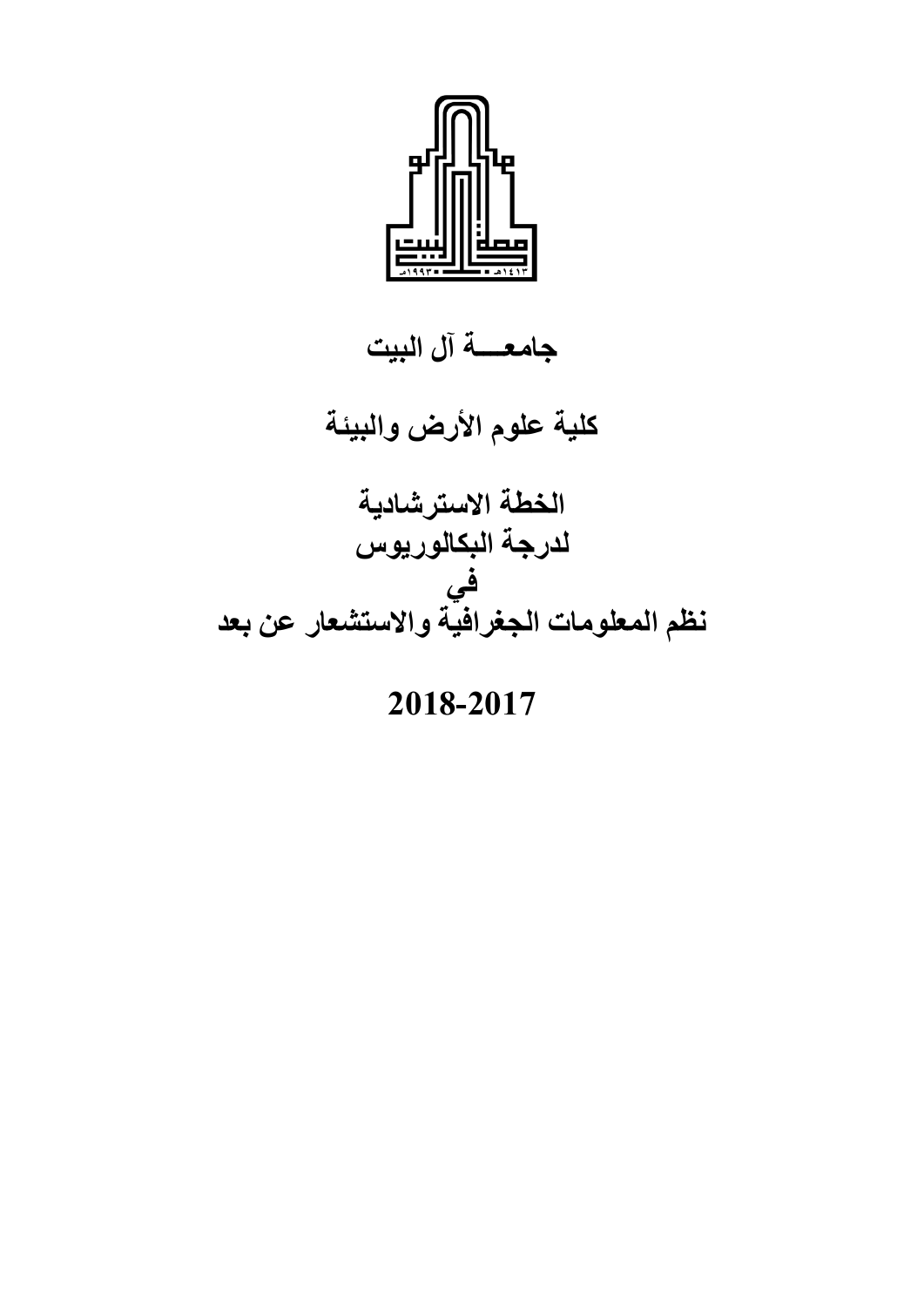وصف المساقات خطة البكالوريوس في نظم المعلومات الجغرافية والاستشعار عن بعد

| (۳ ساعات معتمدة) | الكارتوجرافيا الرقمية                                                                                   | 0802110 |
|------------------|---------------------------------------------------------------------------------------------------------|---------|
|                  | - Digital Cartography   المتطلب السابق: -                                                               |         |
|                  | مفهوم الكارتوجرافيا الرقمية ومعنى الخريطة الرقمية، أوجه الاختلاف بين الخريطة الورقية التقليدية والخريطة |         |
|                  | الرقمية، وسائل إدخال بيانات الخريطة الرقمية (عمليات الترقيم اليدوي، المسح الضوئي، الترقيم الآلي، حفظ    |         |
|                  | الخريطة الرقمية وعرضها، التحكم في مقياس الرسم، والمسقط، استخدام الحاسب الألي في إنشاء الخرائط           |         |
|                  | الموضوعية وإنشاء الأشكال البيانية الثلاثية الأبعاد، قراءة وتفسير الخرائط الموضوعية والأشكال البيانية    |         |

| (٣ ساعات معتمدة) | قواعد البيانات الجغرافية وتصميمها                                                                               | 080211° |
|------------------|-----------------------------------------------------------------------------------------------------------------|---------|
|                  | - المتطلب السابق: - Geographical Databases and Design                                                           |         |
|                  | الأسس والمفاهيم، تصميم وتطبيقات نظم إدارة قواعد البيانات، النماذج المنطقية والفعلية، المعايرة، لغات             |         |
|                  | الاستفسار، زيادة فعالية الاستفسار، قواعد البيانات العلائقية والهرمية والشبكية، التأمين والتكامل، قواعد البيانات |         |
|                  | الموز عة، التحكم في الاستخدام المتز امن                                                                         |         |

| (۳ ساعات معتمدة) | مبادئ البرمجة في نظم المعلومات الجغرافية (١)         |        |
|------------------|------------------------------------------------------|--------|
|                  | Programming Principles for GIS (1) المتطلب السابق: - | 08021\ |

مقدمة عن الحواسيب الشخصية، تـاريخ الحاسوب وتطبيقاتـه، نظـام الترقيم الثنـائي، تمثيل البيانـات بالحاسوب، تنظيم الحاسوب وأجزاؤه الداخلية: وحدة المعالجـة المركزيـة والـذاكرة ووحدات الإدخـال والإخـراج. أنظمـة التشغيل، البرامج التطبيقية: معالج النصوص، والجداول الإلكترونية، والعروض التقدمية. مقدمة عن الانترنت واستخداماته والبريد الإلكترونـي والتعريـف أنظمـة البـرامج ذات العلاقـة ببـرامج النمذجـة والتحليـل ورسـم الخر ائط وأساسيات حل المسائل الجغر افية باستخدام الخوارزميه ويتضمن المساق تطبيقات عملية أسبوعية في مختبرات الحاسوب. يتضمن هذا المساق تدريب الطلبة على تطبيق المفاهيم كينونية التوجه بلغة بـايثون بالإضـافة للتعامل مـع الملفـات والقوائم والقـواميس وكـذلك بنـاء وربـط واجهـات الاسـتخدام (GUI) لمختلـف التطبيقـات الحاسو ببة

| (٤ ساعات معتمدة)                                                                                       | أساسيات نظم المعلومات الجغرافية                                                                   |         |  |  |
|--------------------------------------------------------------------------------------------------------|---------------------------------------------------------------------------------------------------|---------|--|--|
| المتطلب السابق: -                                                                                      | <b>Basics of Geographical Information</b><br><b>Systems</b>                                       | 0802117 |  |  |
| ماهية علم نظم المعلومات الجغرافية، طبيعة البيانات والمعلومات الجغرافية وخصوصيتها، طرق تمثيل ظاهرات     |                                                                                                   |         |  |  |
| سطح الأرض ودقة التمثيل، مفهوم نظم المعلومات الجغرافية وتطورها، العلاقة بين نظم المعلومات الجغرافية     |                                                                                                   |         |  |  |
| والكارتوجرافيا الألية (الرقمية)، مكونات نظم المعلومات الجغرافية، مكونات برامج نظم المعلومات الجغرافية، |                                                                                                   |         |  |  |
|                                                                                                        | طرق تمثيل البيانات في نظم المعلومات الجغرافية (متجهة، ومتسامت)، مفهوم قواعد البيانات الجغرافية    |         |  |  |
|                                                                                                        | واستخداماتها ومصادر بياناتها، عمليات الاستفسار والتحليل الجغرافي، نماذج من استخدامات وتطبيقات نظم |         |  |  |
|                                                                                                        | المعلومات الجغرافية في مجالات استخدام الأرض، والبيئة، وإدارة الموارد، والدراسات السكانية.         |         |  |  |

| (٣ ساعات معتمدة) | علم الخرائط والإسقاطات الجغرافية                                                                  | 0802118   |
|------------------|---------------------------------------------------------------------------------------------------|-----------|
|                  | Mapping and Geodetic Positioning   المتطلب السابق: ٨٠٢١١٧                                         |           |
|                  | مقدمة، مقياس الرسم،  والموقع الجغرافي، وأنظمة الإحداثيات، التشوه بسبب التحويل من الشكل الكروي إلى |           |
|                  | الشكل المستوي، تصنيف الاسقاطات وخصائصها، والإسقاطات الأسطوانية، والإسقاطات الأسطوانية التي        |           |
|                  | تستخدم في الخرائط الطبوغرافية، والإسقاطات المخروطية والإسقاطات السمتية، والإسقاطات السمتية غير    |           |
|                  |                                                                                                   | المنظور ة |

| (٤ ساعات معتمدة) | أساسيات الاستشعار عن بعد | 0802120 |
|------------------|--------------------------|---------|
|                  |                          |         |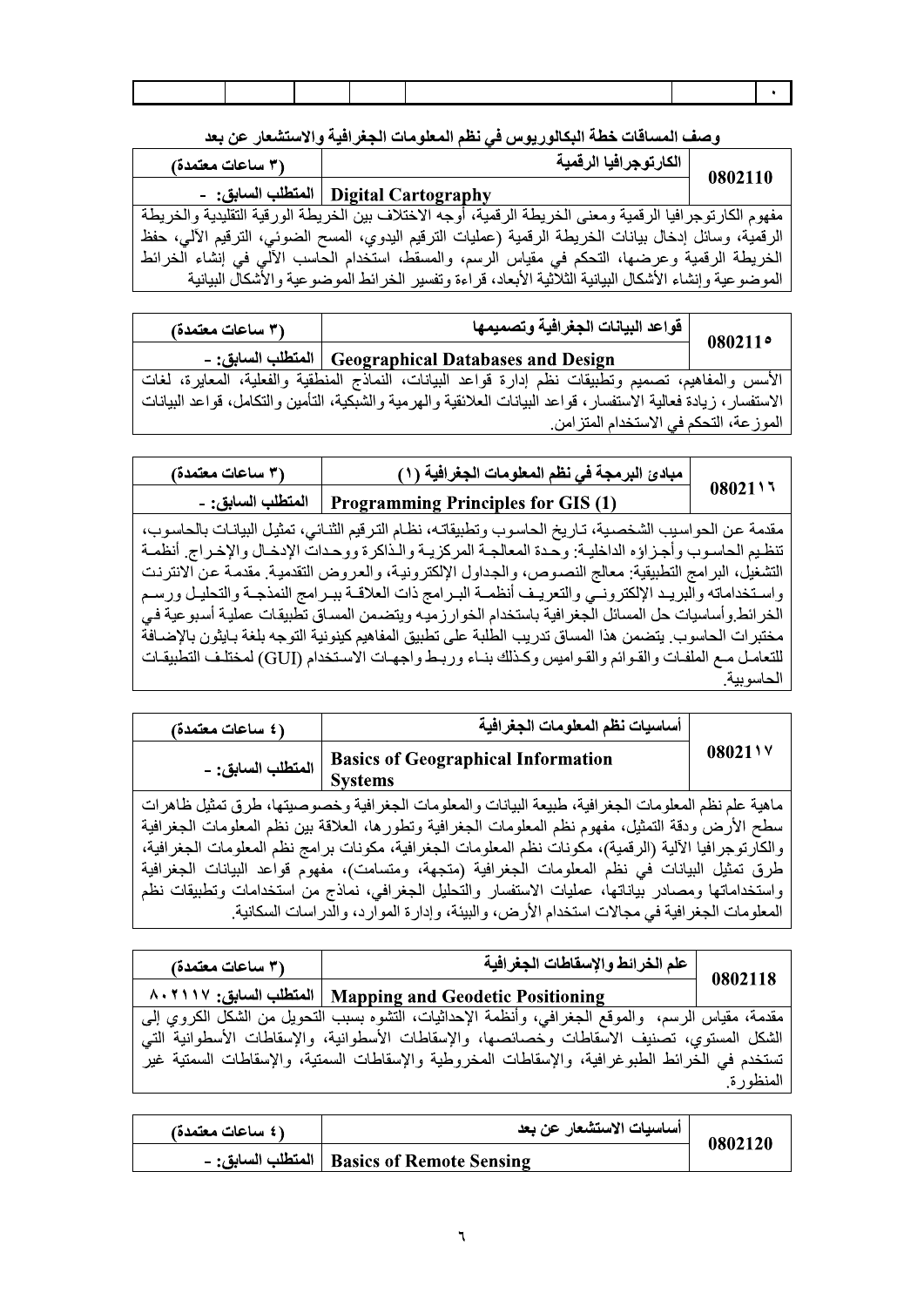أسس الاستشعار عن بعد، الطاقة الكهرومغنطيسية، تصنيف الأقمار الصناعية، خصائص المرئيات الفضائية، خصائص بيانات الاستشعار عن بعد، الدقة المكانية والزمنية والطيفية العلاقة بين الاستشعار عن بعد ونظم المعلومات الجغرافية وأنواع وضوح الصوره العوامل المؤثرة على الأشعة الكهرومغناطيسية وعمليات التحسين والتعريف بأهم خصائص الأقمار الصناعية، وأساسيات النقاط الصور الفضائية وأهم عمليات التصحيح الر اديو متر ي

| (٤ ساعات معتمدة)                           | أ تحليل بيانات نظم المعلومات الجغرافية                                                                                                                                                                                           | 0802213 |
|--------------------------------------------|----------------------------------------------------------------------------------------------------------------------------------------------------------------------------------------------------------------------------------|---------|
| GIS Data Analysis   المتطلب السابق: ٨٠٢١١٧ |                                                                                                                                                                                                                                  |         |
|                                            |                                                                                                                                                                                                                                  |         |
|                                            | مفهوم النحليل المكانـي، البيانـات الـجغرافيـة والقيـاس، نقنيـات الإحصـاء المكانـي، أسـاليب نـحليل البيـانـات فـي نظم<br>المعلومـات الـجغرافيـة (الـحرم ـ الإذابـة ـ الدمج ـ الاتـحاد، الـعلاقات المكانيـة وأنواع النطـابق الطوبو |         |
|                                            | الأسطح ونماذج الانحدار ، التحليل الاستكشافي والطرق الاستنتاجية، التلازم المكاني، فحص دقة البيانات.                                                                                                                               |         |

| (٣ ساعات معتمدة)        | مبادئ البرمجة في نظم المعلومات الجغرافية (٢)                                                  |                      |
|-------------------------|-----------------------------------------------------------------------------------------------|----------------------|
| المتطلب السابق: ١١١٦، ٨ | <b>Programming Principles for GIS (2)</b>                                                     | 0802214              |
|                         | المفاهيم الأساسية للبرمجة الكينونية (Object-Oriented Programming) ، نطوير برامج كائنة المنحنى |                      |
|                         | ضمن بيئة ميكروسوفت ومنصة دوت نت. تطوير وعمل برامج كائنة المنحنى باستخدام مكتبات كينونات الدوت |                      |
|                         | نت و الفيجول ستوديو دوت نت، تطوير وبناء أدوات نظم معلومات جغرافية ضمن برمجيات نظم المعلومات   |                      |
|                         |                                                                                               | الجغر افية المتخصصة. |

| (۳ ساعات معتمدة)                                                                                | المنصات والمجسات و علوم الفضاء                                                                     | 080222 |  |
|-------------------------------------------------------------------------------------------------|----------------------------------------------------------------------------------------------------|--------|--|
|                                                                                                 | A . ٢١٢ . المتطلب السابق: ١٢١٢٠ ] المتطلب السابق: ٨٠٢١٢٠                                           |        |  |
| مفهوم المنصات الفضائية والتعرف على أنواع المنصات الفضائية والمجسات المستخدمة مزايا وعيوب من حيث |                                                                                                    |        |  |
|                                                                                                 | المجموعة الفضائية والتكلفة،والاستقرار ،والتردد،وعلى نطاق المدرات بالإضافة لخصائص الصور الملتقطة من |        |  |
|                                                                                                 | خلال المنصات الفضائية والجوية. وبعض الصفات العامة للمجسات و علاقتها بالفضاء.                       |        |  |

| (٤ ساعات معتمدة) | تحليل ومعالجة الصور الرقمية                                                                               | 080222* |
|------------------|-----------------------------------------------------------------------------------------------------------|---------|
|                  | A • ۲۱۲۰ : المتطلب السابق Digital Image Processing and Analysis                                           |         |
|                  | تقنيات المعالجة والتحليل الرقمي لبيانات الاستشعار عن بعد، معالجة المرئيات الرقمية (معالجة التباين، معالجة |         |
|                  | تعدد المرئيات- تعزيز الصورة- التحويل- البصمة الطيفية - تصنيف المرئيات - التحليل)، الإخراج، التجميع.       |         |

| (٣ ساعات معتمدة) | مبادئ المساحة                                                                                         | 0802260 |
|------------------|-------------------------------------------------------------------------------------------------------|---------|
|                  | Fundamentals of Surveying   المتطلب السابق: -                                                         |         |
|                  | مبادئ المساحة الأساسية ، قياس المسافات و تصحيحها ، الأسطح المرجعية، أجهزة قياس الزوايا و الثيودولايت، |         |
|                  | التسوية و الضبط ألعامودي، الاتجاهات و قياس الزوايا و تصحيحيها، المسح الطوبوغرافي و خطوط الكنتور،      |         |
|                  | طرق و تقنيات الرفع الميداني، قياس المساحات و الحجوم في المشاريع الهندسية.                             |         |

| (٣ ساعات معتمدة)                                                                                           | تطبيقات نظم المعلومات الجغرافية في إدارة الكوارث<br>الطبيعية | $08023$ \ \r                      |
|------------------------------------------------------------------------------------------------------------|--------------------------------------------------------------|-----------------------------------|
| المتطلب السابق: ١١١٧ه.                                                                                     | <b>GIS Applications for Natural Disaster</b>                 |                                   |
|                                                                                                            | <b>Management</b>                                            |                                   |
| المفهوم العام للكوارث الطبيعية، انواع الكوارث الطبيعية، اسباب الكوارث الطبيعية، المفاهيم الرئيسية في ادارة |                                                              |                                   |
| الكوارث الطبيعية، الاسس المستخدمة في ادارة الكوارث، كيفية استخدام انظمة المعلومات الجغرافية في التعرف      |                                                              |                                   |
|                                                                                                            |                                                              | على الكوارث الطبيعية والتنبؤ بها. |

| ۳۱ ساعات معتمدة) | تطبيقات نظم المعلومات الجغرافية في إدارة الموارد<br>الطبيعية | 0802314 |
|------------------|--------------------------------------------------------------|---------|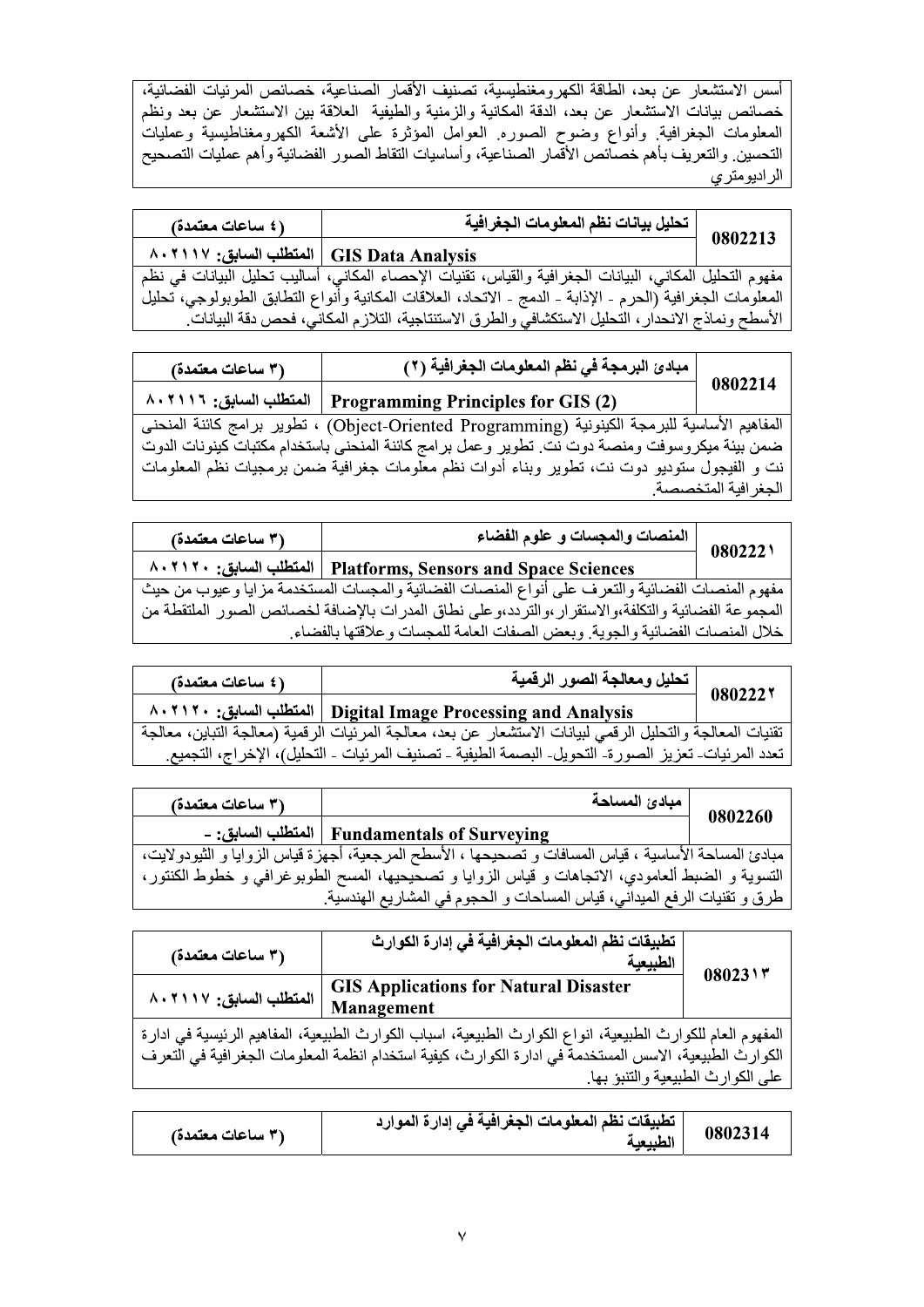| المتطلب السابق: ١١٧.٢١١٧ | GIS applications for Natural Resources<br><b>Management</b>                                              |  |
|--------------------------|----------------------------------------------------------------------------------------------------------|--|
|                          | المفاهيم الرئيسية لتطبيقات نظم المعلومات الجغرافية في مجالات الجيولوجيا والمياه. مقدمة في تحديد التراكيب |  |
|                          | الجيولوجية، تمييز التغييرات الزمنية . التقنيات المستخدمة في دراسة التراكيب الجيولوجية و دراسة المياة     |  |
|                          | بالسطردية والجوفرة ضرون ببئة نظم المعاومات الجغرافرة المفاهدم الرئيسرة انطربقات نظم المعاومات الجغرافرة  |  |

في مجالات (الغلاف الجوي والغلاف الحيوي والغلاف المائي والغلاف الأرضـي). تُقنيات نظم المعلومات الجغرافية في القياسات والمعطيات البيئية بواسطة المعايير والعمل الميداني على نطبيق المبادئ في جمع هذه المعطيات وتفسير ها لحل القضايا البيئية المختلفة.

| (٣ ساعات معتمدة)        | الاستشعار عن بعد بالموجات الدقيقة                                                                        | 08023*1                      |
|-------------------------|----------------------------------------------------------------------------------------------------------|------------------------------|
| المتطلب السابق: ٨٠٢٢٢ ٨ | <b>Microwave Remote Sensing</b>                                                                          |                              |
|                         | الموضوعات المختلفة للاستشعار عن بعد بالموجات الدقيقة مع التركيز على الاستشعار عن بعد من الفضاء ومن       |                              |
|                         | الغلاف الجوي للأرض، والأرض، والمحيطات، وتطبيقات الاستشعار عن بعد بالموجات الدقيقة مع خلال                |                              |
|                         | التقنيات النشطة (الرادار) والقضايا المتصلة بتصميم أجهزة الاستشعار بالموجات الدقيقة من الفضـاء جنبـا إلـي |                              |
|                         |                                                                                                          | جنب مع نظرية النقل الإشعاعي. |

| (٣ ساعات معتمدة)                                                                                     | مبادئ البرمجة في الاستشعار عن بعد                                                 |         |
|------------------------------------------------------------------------------------------------------|-----------------------------------------------------------------------------------|---------|
| المتطلب السابق: ١٢٢٢٢ ٨٠                                                                             | Programming Principles for Remote                                                 | 08023*4 |
|                                                                                                      | <b>Sensing</b>                                                                    |         |
| التعريف بمفهوم البرمجة اللغوية وعلاقتها ببرامج الاستشعار عن بعد وكيفية استخدامها كأداة لنمذجة بيانات |                                                                                   |         |
|                                                                                                      | الاستشعار عن بعد الفضائية. وكيفية استخدامها لتمثَّيل وتفسير صور الأقمار الصناعية. |         |

| (٤ ساعات معتمدة) | أنظمة الأقمار الصناعية للملاحة العالمية                     | 080237 |
|------------------|-------------------------------------------------------------|--------|
|                  | Satellite Systems for Global Navigation   المتطلب السابق: - |        |

نظام الاحداثيات الجيوديسي للأرض، الخصائص الفيزيائية للقياسات الجيوديسيه، الإسفرويد وحقل الجاذبية، السطوح المرجعية للإحداثيات الرأسية والأفقية، إرجاع الأرصاد الميدانية للسطوح المرجعية، تحويل الإحداثيات الجغرافية، تحديد حقل المساحة المستوية والجيوديسيَّة، الشبكات الجيودسية، مقَّدمة عن نظام التوقيع العالمي (GPS)، العلاقات الرياضية الأساسية لتحديد الإحداثيات بواسطه ال ( GPS)، طرق تحديد الموقع باستخدام الَّ (GPS))، تصميم وتنفيذ شبكات ال ( GPS)، مبادئ تحليل الأرصاد بواسطة برمجيات ( GPS).

| (٤ ساعات معتمدة) | التصوير الجوي والمساحة التصويرية                                                                   | $08024$ ° |
|------------------|----------------------------------------------------------------------------------------------------|-----------|
|                  | Aerial photos and Photogrammetry   المتطلب السابق: ٨٠٢٢٢٢                                          |           |
|                  | مقدمة وتعريفات في المسح التصويري الجوي والأرضبي، عناصر البصريات للمسح التصويري، كاميرات            |           |
|                  | التصوير الجوي، القياسات وتحسين الصور الجوية، الصور الجوية العمودية والإزاحة الجانبية، رؤية المنظار |           |
|                  | المجسم، الرؤية المجسمة المزدوجة، رسم وإنشاء الخرائط باستخدام الصور العامودية والصور الجوية المائلة |           |

| (۳ ساعات معتمدة)      | تحليل وتفسير الصور الجوية                                                                         | 0802452 |
|-----------------------|---------------------------------------------------------------------------------------------------|---------|
| المتطلب السابق: ٨٠٢٢٢ | <b>Aerial photos Interpretation and Analysis</b>                                                  |         |
|                       | قياس وتصحيح احداثيات الصور الجوية، تصحيح التشوهات الناتجة من فيلم التصوير، معالجة انحرافات العدسة |         |
|                       | لمعايرة الكاميرا، طرق اسقاط الصور الجوية، حل وايجاد المعاملات المطلقة للصور الجوية والنسبية بين   |         |
|                       | صورتين جويتين، طرق التقاطع والاسقاط، والتصحيح للصور الجوية. تطبيقات حاسوبية والتدريب على معالجة   |         |
|                       | مجموعة من الصور الجوية باستخدام طريقة التثليث الجوي ونقاط التحكم والتصحيح تطبيقات عملية تغطي      |         |
|                       | المواضيع المتناولة في المساحة التصويرية والتصوير الجوي.                                           |         |

| (٣ ساعات معتمدة)                                                                                       | تطبيقات الاستشعار عن بعد في الموارد الطبيعية                                                     |         |
|--------------------------------------------------------------------------------------------------------|--------------------------------------------------------------------------------------------------|---------|
| المتطلب السابق: ١٢٢٢٢                                                                                  | <b>Remote Sensing Applications for Natural</b>                                                   | 0802453 |
|                                                                                                        | <b>Resources</b>                                                                                 |         |
| التطبيقات العملية للاستشعار عن بعد باستخدام المناطق المختلفة من الطيف الكهرومغناطيسي لدراسات المياه    |                                                                                                  |         |
| السطحية والاستدلال على المياه الجوفية المفاهيم الرئيسية لتطبيقات الاستشعار عن بعد في مجالات علوم الأرض |                                                                                                  |         |
|                                                                                                        | (الغلاف الجوي والغلاف الحيوي والغلاف المائي والغلاف الأرضي)، مقدمة في تحديد التراكيب الجيولوجية، |         |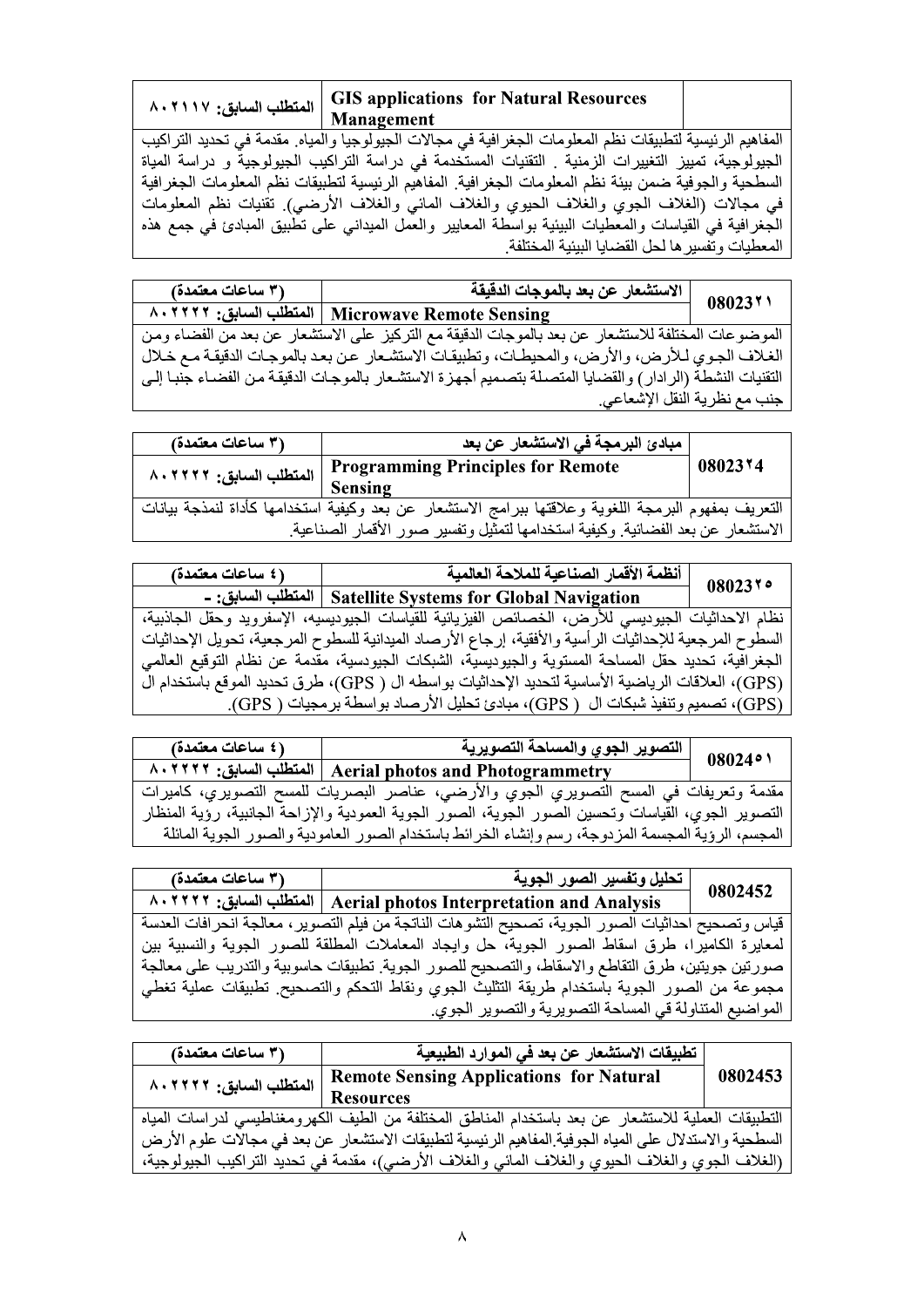تمييز التغييرات الزمنية والمكانية في الغلاف المائي والغلاف الجوي، والغلاف الحيوي (النباتي)، والمجال البيئي.

| (٣ ساعات معتمدة)                                |                                                                                                          | التدريب العملي<br>$08024^{1}$<br>$\overline{\cdots}$ |
|-------------------------------------------------|----------------------------------------------------------------------------------------------------------|------------------------------------------------------|
| Practical Training   المتطلب السابق: موافقة قسم |                                                                                                          |                                                      |
|                                                 | التدريب الميداني: يقوم الطالب بالتدريب الميداني لمدة (٨) أسابيع في مؤسسة/ شركة معتمدة بعد النجاح بـ (٩٠) |                                                      |
|                                                 |                                                                                                          | ساعة معتمدة والموافقة من القسم                       |

| (ساعة معتمدة) | مشروع تخرج (۱)                                                                             | 0802491 |
|---------------|--------------------------------------------------------------------------------------------|---------|
|               | المتطلب السابق: موافقة قسم [ Graduation Project (1 ]                                       |         |
|               | يقوم الطالب أو مجموعة من الطلبة باختبار مشروع مرتبط بتخصص بتطبيقات نظم المعلومات الجغرافية |         |
|               | والاستشعار عن بعد وبالتنسيق مع القسم                                                       |         |

| (ساعتين معتمدتين) | مشروع تخرج (۲)                                                | 0802497 |
|-------------------|---------------------------------------------------------------|---------|
|                   | للمتطلب السابق: ٨٠٢٤٩١   (1- Graduation Project               |         |
|                   | إتمام العمل في مشروع التخرج الذي تم اختياره في مشروع تخرج (١) |         |

| (٣ ساعات معتمدة)      |                                                                                                  |                        |
|-----------------------|--------------------------------------------------------------------------------------------------|------------------------|
| المتطلب السابق:802116 | البرمجة بلغة جافا<br>Programming in Java                                                         |                        |
|                       | التعرف على المفاهيم الكينونية في لغة الجافا مثل الأصناف والكينونات والتراسل والتوارث مقومات جافا |                        |
|                       | (الواجهات والاستثناءات والرزم والتزامن واسترجاع الذاكرة). استخدام ووظائف الرزم المتوفرة، lang,   |                        |
|                       | util, io, networking awt, swing) (Applets)، الخيوط، الملفات. [GU] وتطبيقات                       |                        |
|                       |                                                                                                  | متنو عة في لغة الجافا. |

| (۳ ساعات معتمدة) | التمثيل العددي للتضاريس  <br>0802250                                                                   |  |
|------------------|--------------------------------------------------------------------------------------------------------|--|
|                  | Digital Elevation Models   المنطلب السابق: ١٧, ٨٠٢١                                                    |  |
|                  | مبادئ التمثيل العددي للتضاريس، حساب القيم المناسبة للتمثيل الرقمي للتضاريس، طرق تخزين قيم التمثيل      |  |
|                  | العددي للتضاريس، كيفية عرض التضاريس العددية بطريقة التمثيل المنتظم على صورة مصفوفات، طريق              |  |
|                  | التمثيل غير المنتظمة للمسافات، مفهوم توزيع النقاط المناسبة لحساب الخطوط الكنتورية، تمثيل التضاريس      |  |
|                  | باستخدام الاقترانات واستخدام الطرق الإحصائية الحديثة مثل طريقة كريغنغ والمتوسط الحسابي، إجراء تمارين   |  |
|                  | عملية تغطي المفردات الأساسية لطرق ومبادئ التمثيل العددي للتضاريس وتطبيقاتها نظم المعلومات الجغر افية . |  |

| (۳ ساعات معتمدة)         | علوم الأرض وتكنولوجيا المعلومات<br>Earth Sciences and Information Technology                   |  |
|--------------------------|------------------------------------------------------------------------------------------------|--|
| المتطلب السابق: ١٠١١٠٦ ٨ |                                                                                                |  |
|                          | التعاريف، مقدمة في تطور نظم تكنولوجيا المعلومات، تعريف المشاكل، الجدوى وتحليل النظم، طرق إعداد |  |
|                          | الأنظمة لأغر اض التحليل، مقدمة حول استر اتيجيات المعلومات، الطرق المستخدمة في الاستر اتيجيات.  |  |

| (۳ ساعات معتمدة) | نظم الإدارة البيئية                                                                                         | 0802281 |
|------------------|-------------------------------------------------------------------------------------------------------------|---------|
|                  | Principles of Environmental Management   المتطلب السابق: ١٠١١٠٦                                             |         |
|                  | المفاهيم الأساسية لإدارة البيئة ، إدارة استغلال الموارد الطبيعية وحماية البيئة، رصد ومتابعة الأحوال البيئية |         |
|                  | (الطرق، المعدات وإنشاء الخرائط البيئية)، طرق ووسائل المحافظة على البيئة وحمايتها، التخطيط البيئي            |         |
|                  | والتشريعات والقوانين التي تحمى البيئة وتحافظ عليها، البيئة والسياسة المحلية والدولية.                       |         |

| (٣ ساعات معتمدة) | الجيومور فولوجيا التطبيقية                                                                       | $08023$ $\cdot$ |
|------------------|--------------------------------------------------------------------------------------------------|-----------------|
|                  | المتطلب السابق: ١٠١١٠٦ / Applied Geomorphology                                                   |                 |
|                  | تصنيفات المعادن والصخور، دراسة الجيولوجيا الهندسية التركيبية بواسطه القياسات الجيولوجية المختلفة |                 |
|                  | للطبقات الصخرية الظاهرة فوق سطح الارض وعمق الطبقات الصخرية تحت سطح الأرض، إ عداد مقاطع           |                 |